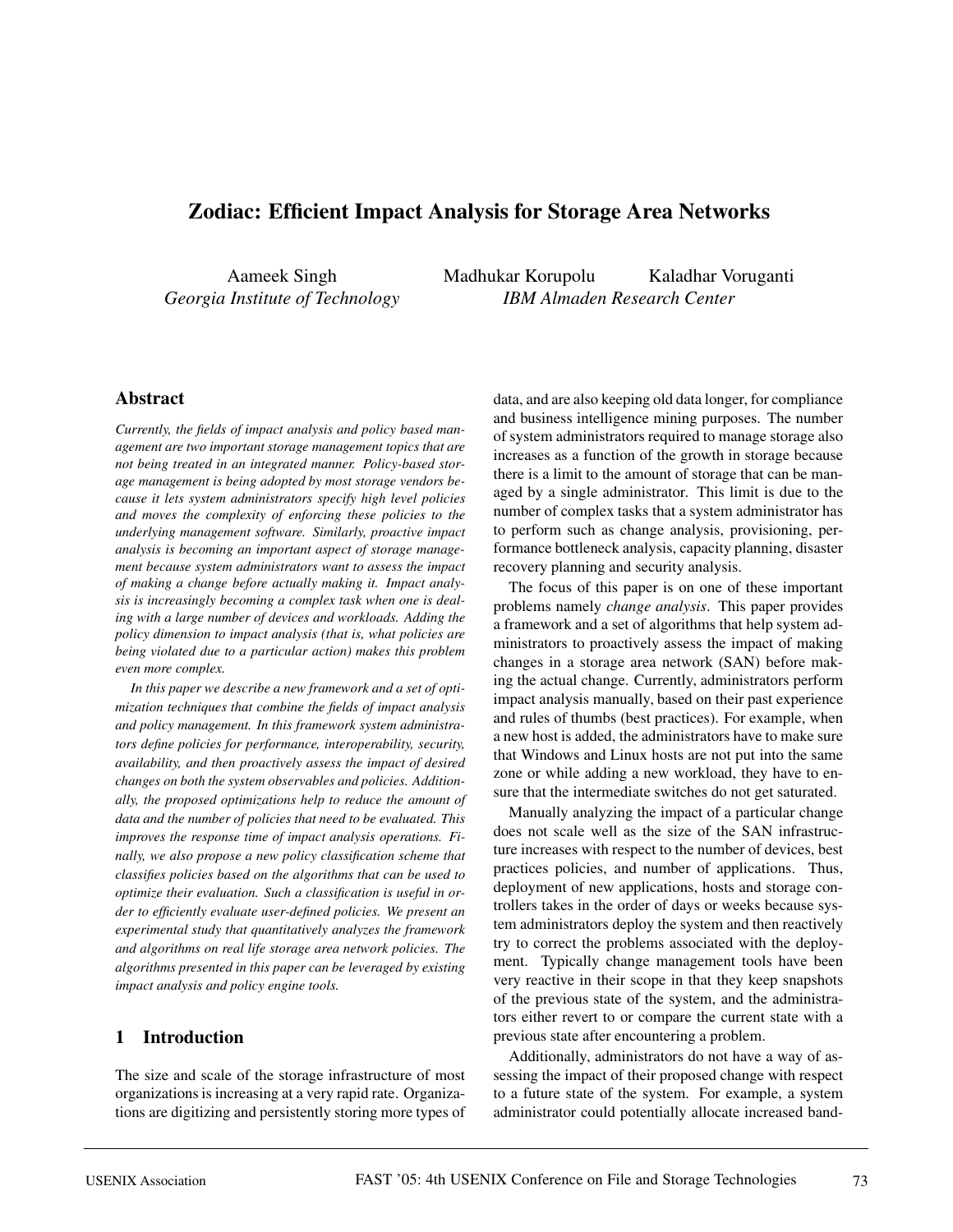width to an application by taking only the current load into account. However, this could conflict with other scheduled jobs or known trends in workload surges that will increase the load on the system in the future. Thus, it is important for system administrators to assess the impact of their action not just with respect to the current state of the system but also with respect to future events.

## **1.1 Contributions**

In order to address the above described problems, we present the **Zodiac** framework. The Zodiac framework enables system administrators to proactively assess the impact of their actions on a variety of system parameters like resource utilizations and existing system policies, before making those changes. Proactive change management analysis is an important problem and is currently receiving the deserved attention [26, 21, 23, 29]. Through Zodiac, we make the following contributions:

**1. Integration with Policy based Management**: The key aspect of our analysis framework is that it is tightly integrated with policy based storage management. Currently, policy-based management is being incorporated into most vendor's storage management solutions. Best-practices, service class goals, interoperability constraints, are specified as policies in the system. Thus, in essence we are combining the areas of impact analysis and policy based-management. Zodiac allows administrators to specify their rules of thumb or best practices with respect to interoperability, performance, availability, security as *policies*. It then assesses the impact of user actions by checking which of these policies are being violated or triggered. Zodiac also assesses the impact of creating new policies.

**2. Scalability and Efficiency:** Most system administrators want to assess the impact of their changes in real-time. A quick feedback on a proposed change encourages a system administrator to try out many alternatives. The three major components that contribute towards the execution time of impact analysis processing are: a) number of policies b) size of the storage infra-structure c) analysis time window (that is assess the impact of an action for a time window of a day, a week or a month). An impact analysis engine should be able to scale upto big SANs with 1000 hosts (found in many of today's data centers) and a few hundred policies. In this paper, we provide algorithms and data structures that help to reduce the amount of SAN data that is examined during impact analysis, the number of policies that need to be evaluated, and a framework for performing temporal impact analysis.

**3. Classification Framework:** One of the interesting result of the algorithm design effort in Zodiac is that we have designed a new method for classifying SAN policies based on the optimization techniques they employ. This, in turn, can also be used by general SAN policy evaluation engines to optimize their evaluation mechanisms. During policy specification period, policy designers can specify the policy type (as per this classification) as a hint to the policy engine to optimize its evaluation.

The rest of the paper is organized as follows. Section-2 provides the necessary background with respect to policy definitions, and SAN operations. Related work is presented in Section-3. The overview of our architecture is presented in Section-4 followed by the details of our implementation in Section-5. In Section-6, we discuss three important optimization algorithms that help speed up the overall analysis process. The experimental framework and the results evaluating these optimizations are presented in Section-7. We discuss related optimizations in Section-8. Finally, we conclude in Section-9.

# **2 Background**

This section presents the necessary background material for this paper. Section-2.1 contains a discussion on the type of SAN policies considered in this paper. Section-2.2 provides the details of the storage resource models and Section-2.3 presents a list of what-if operations that one can perform. In summary, one can define various policies on the SAN resources and using our framework, analyze the impact of certain operations on both the SAN and its associated policies.

# **2.1 Policy Background**

The term *policy* is often used by different people in different contexts to mean different things. For example, the terms *best practices, rule of thumbs, constraints, threshold violations, goals, rules and service classes* have been referred to as policies by different people. Currently, most standardization bodies such as IETF, DMTF, and SNIA refer to policy as a 4-field tuple where the fields correspond to an *if* condition, a *then* clause, a *priority or business value* of the policy and a *scope* that decides when the policy should be executed. The *then* clause portion can generate indications, or trigger the execution of other operation (action policies), or it can simply be informative in nature (write a message to the log). [1] describes the various SAN policies found relevant by domain experts. In this paper, within the storage area network (SAN) domain, we deal with the following types of policies: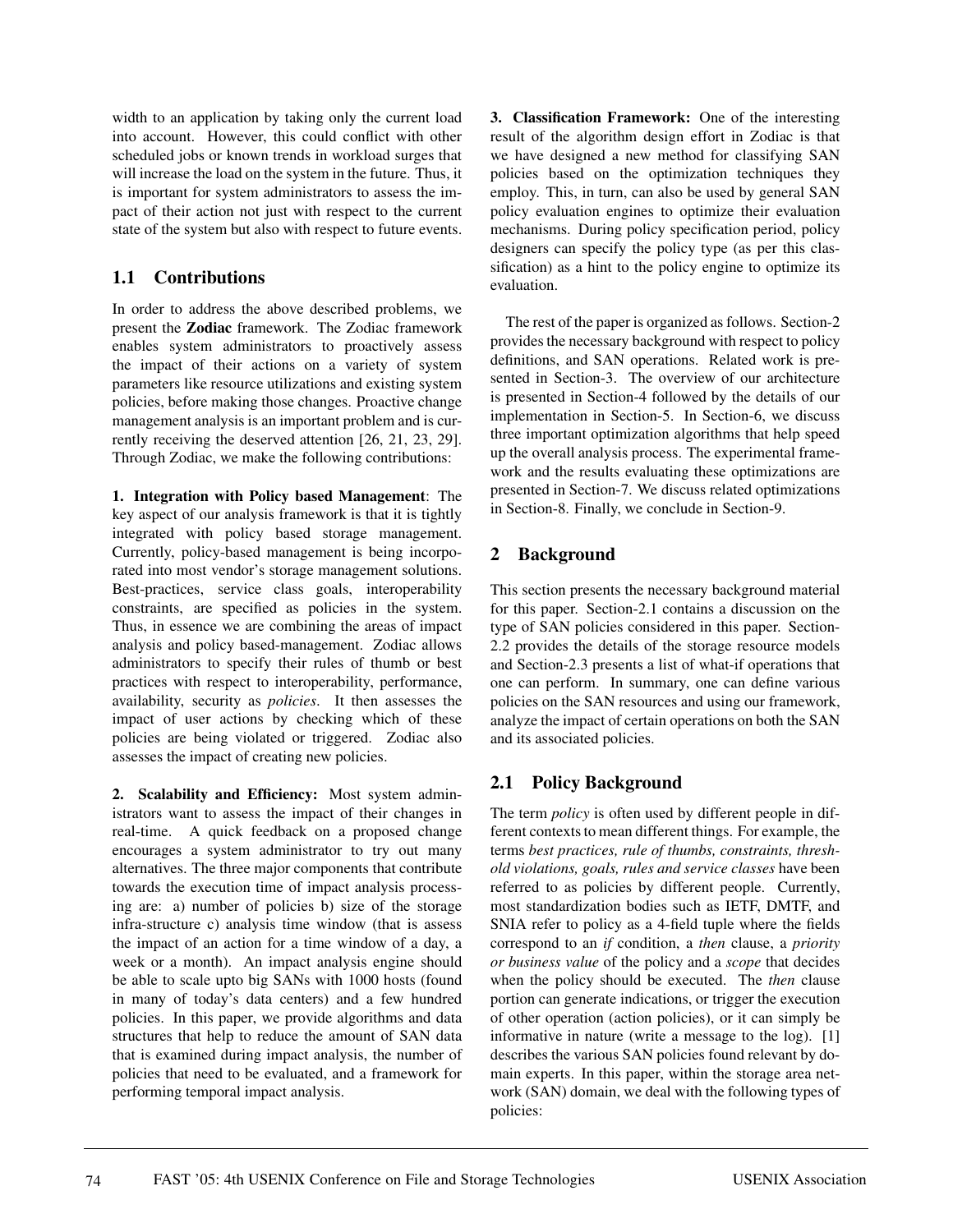- **Interoperability:** These policies describe what devices are interoperable (or not) with each other.
- **Performance:** These policies are violation policies that notify users if the performance of their applications (throughput, IOPs or latency) violate certain threshold values.
- **Capacity:** These policies notify users if they are crossing a percentage (threshold) of the storage space has been allotted to them.
- **Security and Access Control:** Zoning and LUN masking policies are the most common SAN access control policies. Zoning determines a set of ports that can transfer data to each other in the set. Similarly, LUN masking controls host access (via its ports) to storage volumes at the storage controller.
- **Availability:** These policies control the number of redundant paths from the host to the storage array.
- **Backup/Recovery:** These policies specify the recovery time recovery point, recovery distance, copy size and copy frequency to facilitate continuous copy and point-in-time copy solutions.

### **2.2 Storage Resource Model**

In order to perform impact analysis, storage resource models are used to model the underlying storage infrastructure. A storage resource model consists of a schema corresponding to various **entities** like hosts, host bus adapters (HBAs), switches, controllers, the entity **attributes** (e.g. vendor, firmware level), container relationships between the entities (HBA is contained with a host), and connectivity between the entities (fabric design). These entities and attributes are used during the definition of a policy as part of the *if-condition* and the *then clause*. For a specific policy, the entities and the attributes that it uses are called its *dependent* entities and *dependent* attributes respectively. The SNIA SMI-S [28] model presents a general framework for naming and modeling storage resources.

In addition to the schema, a storage resource model also captures the behavioral aspects of the entities. The behavioral aspects, called **metrics**, represent how a resource behaves under different workload and configuration conditions. The behavioral models are either analytically specified by a domain expert [30], or deduced by observing a live system [3] or a combination of both.

Figure-1 shows the basic SAN resource model that we consider in this paper. Our resource model consists of hosts, HBAs, ports, switches, storage controllers, zones, and volume entities, and host to HBA, port to HBA, port to zone containment relationships and port to port connection relationships. In addition, there exists a *parent entity class* called device, which contains all the SAN

devices. The *device* entity class can be used to define global policies like *all devices should have unique WWNs*. Please note that our framework and techniques are not limited to this model only but instead can also be used in more generalized storage infrastructure models.



Figure 1: SAN Resource Model. A single SAN path is highlighted. Shaded ports represent zone containment.

### **2.3 SAN Operations:**

Using Zodiac, the following types of operations can be analyzed for impact.

- *Addition/Deletion of Physical Resources* like hosts, switches, HBAs, and storage arrays.
- *Addition/Deletion of Logical Resources* like volumes and zones.
- *Access control operations* by adding or removing ports to zones or similar LUN masking operations.
- *Addition/Deletion of Workloads*. Also, the requirements (throughput, latency) of a workload can be modified. We represent a workload as a set of flows. A flow can be thought of a data path (Figure-1) between a host and a storage controller. A flow starts at a host port, and goes through intermediate switch ports and ends at a storage controller port.
- *Addition/Deletion of Policies*. Please note that we do not focus on conflict detection analysis within policies in this paper.

### **3 Related Work**

With the growth in amount of storage resources, there has been a strong initiative for automating various manage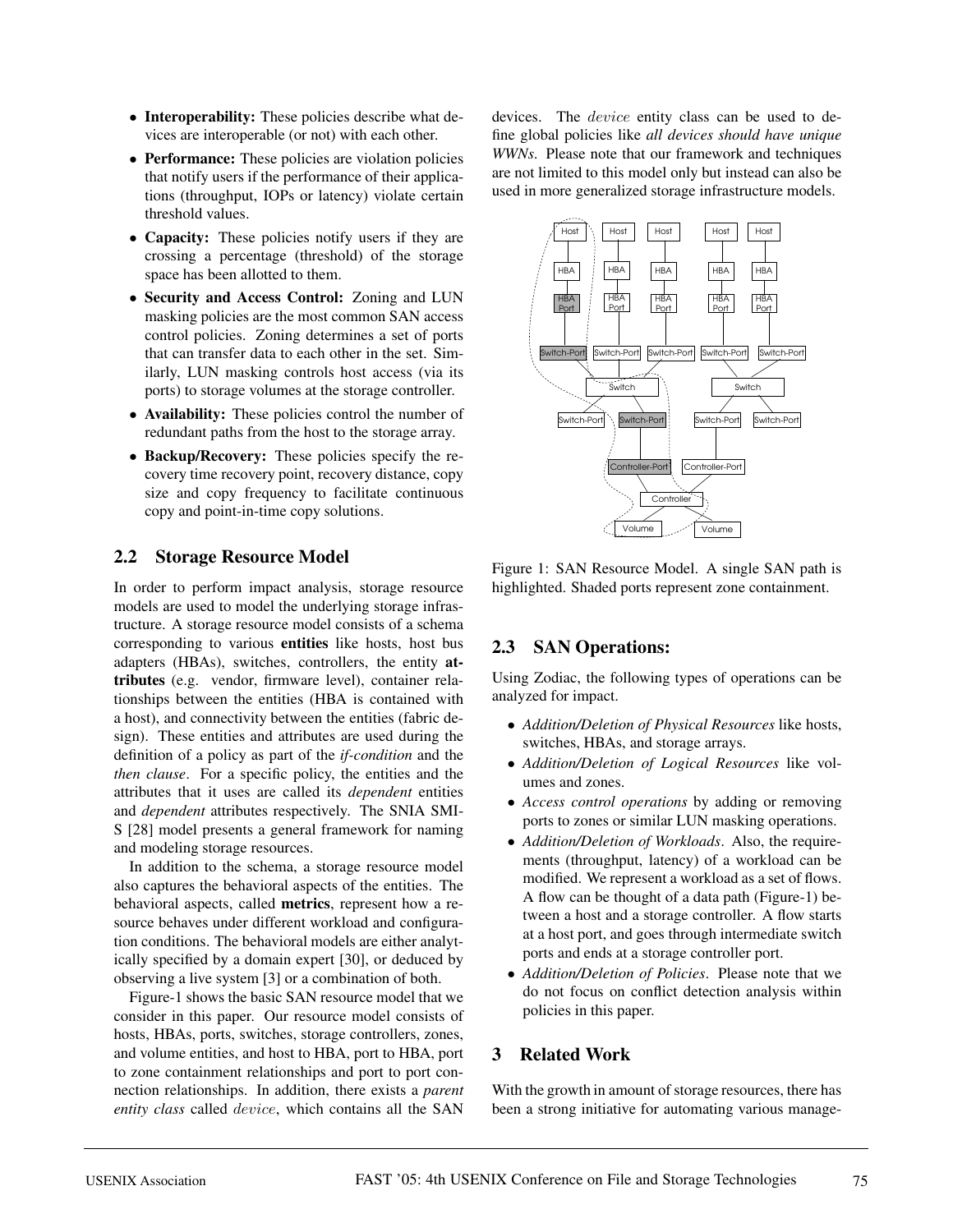ment tasks and making systems self-sufficient [2, 4, 18, 10]. Most of this research has focused on various planning tasks - capacity planning, including Minerva [2], Hippodrome [4], Ergastulum [5]; fabric planning like Appia [32, 33], and disaster recovery planning [22, 23].

Impact analysis, also referred to as "what-if" or change-management analysis, is another closely related management task. Some of the planning work described above can actually be used for such analysis. For example, Ergastulum [5] can be used to analyze storage subsystems and Keeton et al's [23] helps in analyzing disaster recovery scenarios. Another recent work by Thereska et al. [29] provides what-if analysis using the Self-\* framework [18]. There also exist tools and simulator like [21, 34] that provide impact analysis for storage controllers. Most of the what-if approaches utilize device and behavioral models for resources. Significant amount of research has been done both in developing such models [30, 3, 27, 31, 34] and using those models [14, 11, 25, 8].

Zodiac is different from existing impact analysis work, due to its close integration with policy based management. Using Zodiac, an administrator can analyze the impact of operations not only on system resources but also on system policies. In addition, the analysis accounts for all subsequent actions triggered by policy executions. As we describe later, efficient analysis of policies is non-trivial and critical for overall performance.

The Onaro SANscreen product [26] provides a similar predictive change management functionality. However, from the scarce amount of published information, we believe that they only analyze the impact for a small set of policies (mainly security) and do not consider any triggered policy actions. We believe this to be an important shortcoming, since typically administrators would specify policy actions in order to correct erroneous events and would be most interested in analyzing the impact of those triggered actions. The EMC SAN Advisor [16] tool provides support for policy evaluations, but is not an impact analysis tool. Secondly, it pre-packages its policies and does not allow specification of custom policies.

In the policies domain, there has been work in the areas of policy specification [12, 7], conflict detection [17] and resource management [24]. The SNIA-SMI [28] is also developing a policy specification model for SANs. To the best of our knowledge, there does not exist any SAN impact analysis framework for policies. [1] proposed a policy based validation framework, which is typically used as a periodic configuration checker and is not suitable for interactive impact analysis.



Figure 2: Architecture

## **4 Architecture Overview**

In this section, we provide an overview of the Zodiac architecture and its interaction with other SAN modules.

## **4.1 Zodiac: Big Picture**

The goal of the impact analysis engine, like Zodiac, is to predict the state and behavior of the SAN once a desired operation is performed. In order to evaluate the new state, the engine needs to interact with various SAN modules to get the relevant information, like device attributes, policies. The overall picture of such an eco-system is shown in Figure-2. In this eco-system, Zodiac interacts with the following modules:

- *SAN Monitor:* The foremost input requirement is the state of the SAN, which is obtained from a SAN Monitor like [15, 19, 20, 6]. It consists of the physical configuration (fabric design), resource attributes (HBA vendor, number of HBAs in a host) and logical information like Zoning/LUN-Masking.
- *Workload Schedule:* In order to predict the behavior of the SAN, Zodiac also needs to know the schedule of the workload. For example, if a backup job is scheduled for 3 AM, then the engine needs to account for the additional traffic generated due to the backup during that duration.
- *Policy Database:* A unique characteristic of the Zodiac impact analysis engine is its integration with policy based management. The policies are specified in a high level specification language like Ponder [12] or XML [1] and stored in a policy database.
- *Resource Models*: As described earlier, Zodiac uses a model based approach to evaluate the behavior of SAN resources. For this, we require a resource models database that provides such behavioral models. There has been significant work in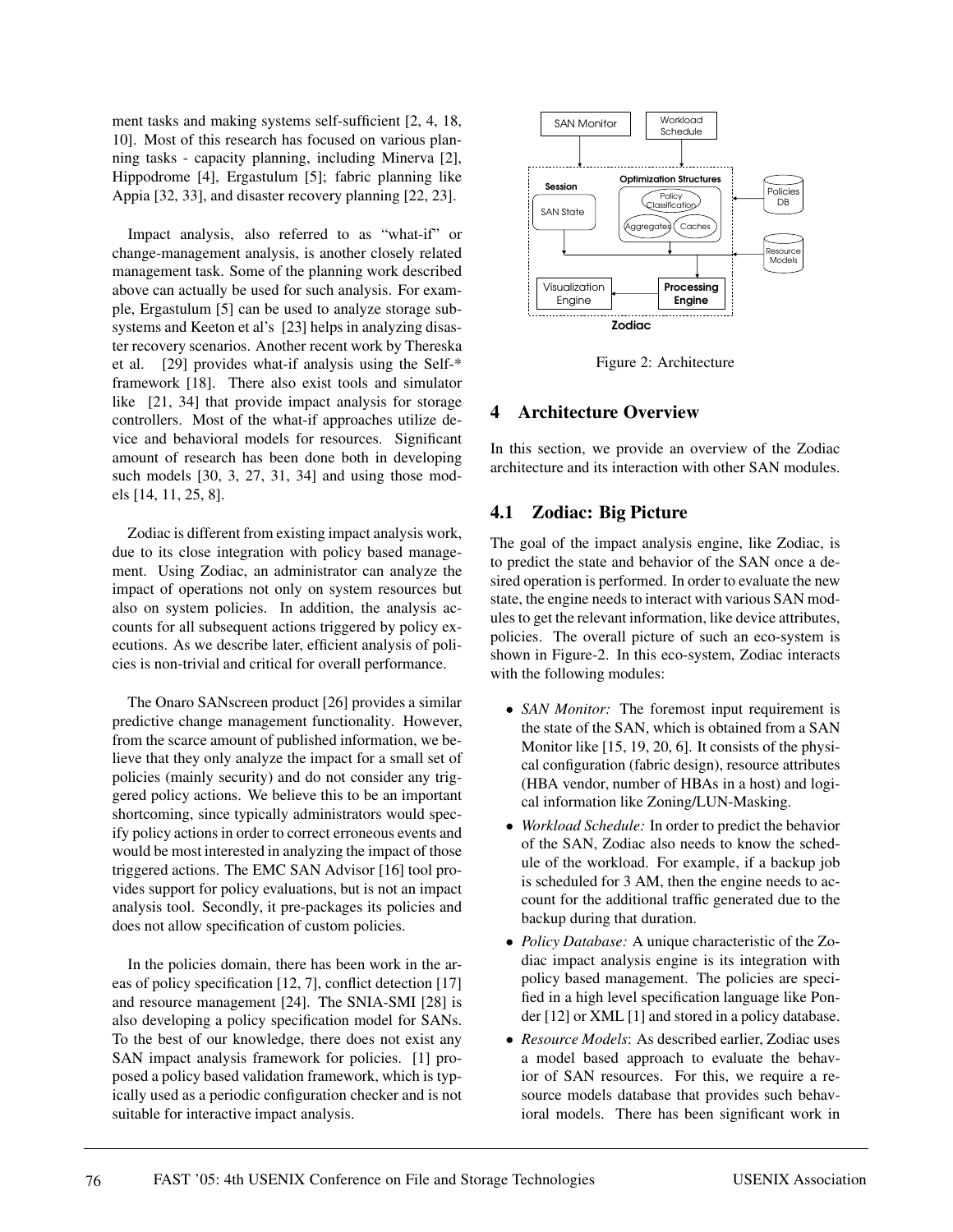the area of modeling and simulation of SAN resources [30, 3, 27, 31, 11, 25, 8, 9, 34] and we leverage that. Note that the design of Zodiac is independent of the resource models and can work with any approach.

Given these modules, Zodiac takes as input the operation that the administrator wants to perform and the time at which the impact needs to be measured (immediate or after n hours) and initiates the analysis.

## **4.2 Zodiac: Internal Design**

Internally, Zodiac engine is composed of the following primary components:

- **SAN-State:** In Zodiac, the impact analysis occurs in a *session*, during which an administrator can analyze the impact of multiple operations incrementally. So, a first operation could be - *what happens if I add two hosts?* After the engine evaluates the impact, an administrator can perform an incremental operation - *what if I add* another *two hosts?* The SAN state component maintains the intermediate states of the SAN, so that such incremental operations can be analyzed. When an analysis session is initialized, the SAN state is populated by the current snapshot of the SAN, obtained from the SAN Monitor.
- **Optimization Structures:** As mentioned earlier, for efficient policy evaluation, Zodiac maintains intelligent data structures that optimize the overall evaluation. These three primary structures (caches, policy classes and aggregates) are explained in detail in Section-6.
- **Processing Engine:** The processing engine is responsible for efficiently evaluating the impact of operations using the SAN state and the rest of the internal data structures. It is the main work horse of Zodiac.
- **Visualization Engine:** Another important component of Zodiac is its visualization engine. The visualization engine primarily provide two kinds of output. First, it can provide an overall picture of the SAN, with various entity metrics and can highlight interesting entities, e.g. the ones that violated certain policies. Secondly, with the incorporation of temporal analysis, an administrator can plot interesting metrics with time.

# **5 Zodiac: System Details**

In this section, we provide the details about the internal data structures being used by Zodiac to represent SANs (Section-5.1) and how the policy evaluation framework uses these data structures (Section-5.2). In Section-5.3, we describe the inadequacy of the current evaluation approach before proposing various optimizations in the next section.

## **5.1 SAN Representation**

For efficient impact analysis, it is critical that SAN is represented in an optimal form. This is because all policies and resource metric computations would obtain required data through this SAN data structure. In Zodiac, the SAN is represented as a graph with entities as nodes and network links or containment relationships (HBA is contained within a host) as edges. A sample SAN as a graph is shown in Figure-1. A single SAN "path" has been highlighted. Note that it is possible to have more than one switch in the path.

Each entity in the graph has a number of attributevalue pairs, e.g. the host entity has attributes like vendor, model and OS. In addition, each entity contains pointers to its immediate neighbors (Host has a pointer to its HBA, which has a pointer to its HBA-Port and so on). This immediate neighbor maintenance and extensive use of pointers with zero duplication of data allows this graph to be maintained in memory even for huge SANs (1000 hosts).

There are two possible alternatives to this kind of immediate-neighbor representation of the SAN. We discuss the alternatives and justify our choice below:

- 1. **Alternative-Paths**: Assume a best practices policy requiring a Vendor-A host to be only connected to Vendor-S controller. Its evaluation would require a traversal of the graph starting at the host and going through all paths to all connected controllers. In fact many policies actually require traversals along "paths" in the graph<sup>[1]</sup>. This could indicate storing the SAN as a collection of paths and iterating over the relevant paths for each policy evaluation, preventing costly traversals over the graph. However, the number of paths in a big SAN could be enormous, and thus, prohibitive to maintain the path information in-memory. Also, the number of new paths created with an addition of a single entity (e.g. a switch) would be exponential, thus making the design unscalable.
- 2. **Alternative-SC**: Even without paths, it is possible to "short-circuit" the traversals by keeping information about entities further into the graph. For example, a host could also keep pointers to all connected storage. While this scheme does work for some policies, many interoperability policies, that filter paths of the graph based on some properties of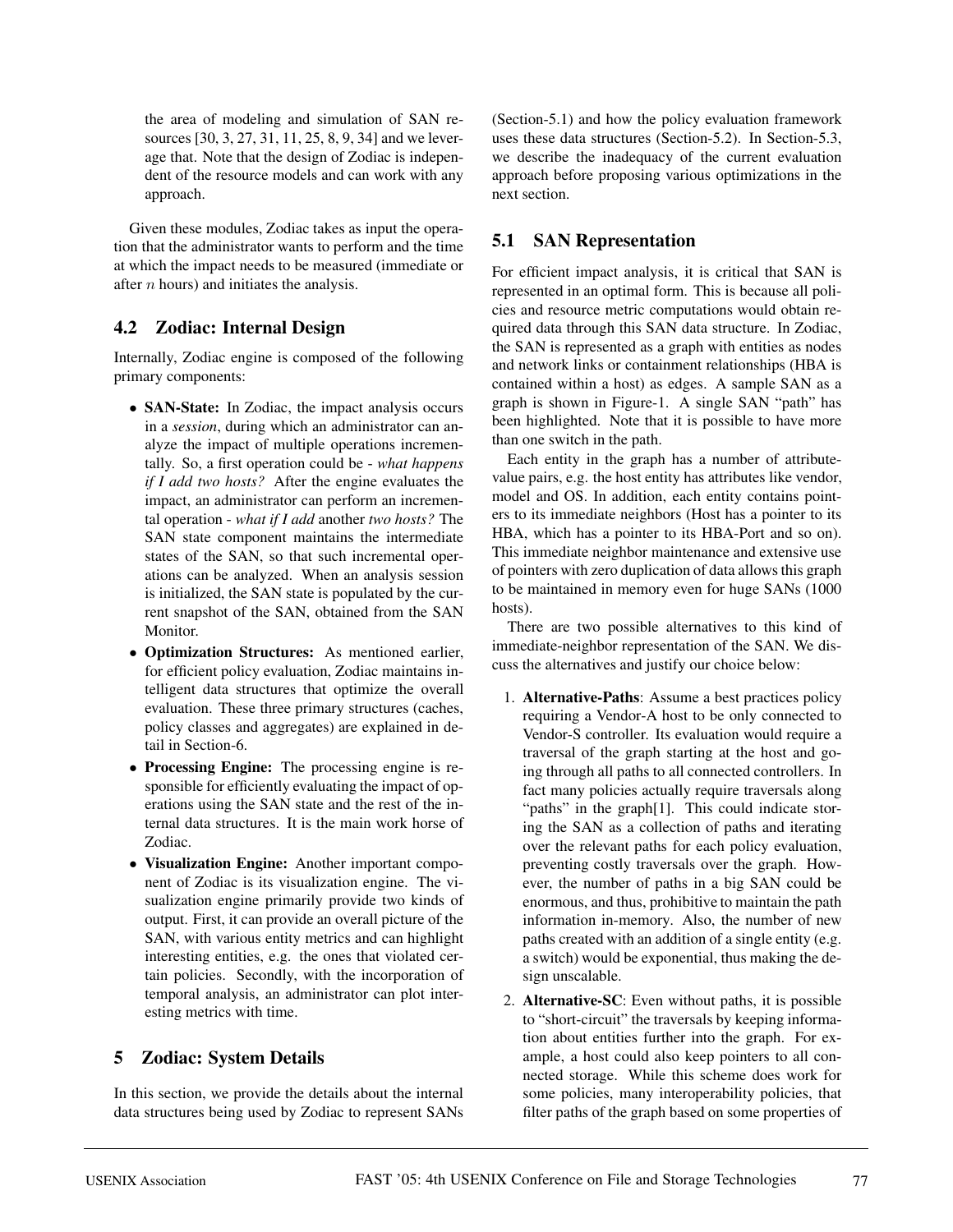an intermediate entity, cannot be evaluated. For example, a policy that requires a Vendor-A host, *connected to a Vendor-W switch*, to be only connected to Vendor-S storage, cannot be evaluated efficiently using such a representation, since it is still required to traverse to the intermediate entity and filter based on it. However, this idea is useful and we actually use a modified version of this in our optimization schemes described later.

## **5.2 Policy Evaluation**

In current policy evaluation engines, policies are specified in a high level specification language like Ponder [12], XML [1]. The engine converts the policy into executable code that can evaluate the policy when triggered. This uses an underlying data layer, e.g. based on SMI-S, that obtains the required data for evaluation. It is this automatic code generation, that needs to be heavily optimized for efficient impact analysis and we discuss various optimizations in Section-6.

In Zodiac, the data is obtained through our SAN data structure. For evaluating a policy like *all Vendor-A hosts should be connected to Vendor-S controllers*, a graph traversal is required (obtaining storage controllers connected to Vendor-A hosts). In order to do such traversals, each entity in the graph supports an API that is used to get to *any* other connected entity in the graph (by doing recursive calls to immediate neighbors). For example, hosts support a  $getController()$  function that returns all connected storage controllers. The functions are implemented by looking up immediate neighbors (HBAs), calling their respective  $qetController()$ functions, aggregating the results and removing duplicates. The neighbors would recursively do the same with their immediate neighbors until the call reaches the desired entity (storage controller). Similarly for getting all connected edge switches, core switches or volumes. This API is also useful for our caching optimization. It caches the results of these function calls at all intermediate nodes for reuse in later policy evaluations.

However, even this API suffers from the limitation of the Alternative-SC scheme presented above. That is, how to obtain controllers connected only through a particular vendor switch. To facilitate this, the entity API allows for passing of filters that can be applied at intermediate nodes in the path. For our example, the filter would be *Switch.Vendor="W"*. Now, the host would call the HBA's  $getController()$  function with the filter *Switch.Vendor="W"*. When this call recursively reaches the switch, it would check if it satisfies the filter and only the switches that do, continue the recursion to their neighbors. Those that do not satisfy the filter return null.

The use of filters prevents unnecessary traversals on

the paths that do not yield any results (e.g. paths to the controllers connected through switches from other vendors). The filters support many comparison operations like =,  $\neq$ , >,  $\geq$ , <,  $\leq$ ,  $\in$  and logical *OR*, *AND* and NOT on filters are also supported. The caching scheme incorporates filters as well (Section-6.2). The Alternative-SC presented above, can not use this filter based scheme since the possible number of filters can be enormous and thus always storing information inmemory for each such filter would be infeasible.

Notice that not all filters provide traversal optimizations. The filters that are at the "edge" of a path do not help. For example, a best practices policy *if a Vendor-A host connected to a Vendor-W switch accesses storage from a Vendor-S controller, then the controller should have a firmware level*  $> x$ . In this case, the policy requires getting controllers with the filter *Switch.Vendor="W" AND Controller.Vendor="S"*. While the first term helps reduce the number of paths traversed, the second term does not – we still have to check every controller connected through the appropriate switches. Therefore, we prefer not to apply the filters at the edge, instead obtaining all edge entities (controllers in this case) and then checking for all conditions  $(Vendor$  and  $FirmwareLevel$ ). This helps in bringing more useful data into the entity caches.

*It is also important to mention that the traversal of the graph can also be done only for logical connections (due to zoning)*. This is facilitated by providing equivalent API functions for traversing links with end-points in particular zone, e.g.  $getControllerLogical(Z)$  obtains all connected controllers in Zone  $Z$ , i.e. all controllers reachable through a path containing ports (HBA ports, switch ports, controller ports) in zone Z.

Given the above framework, we next discuss why the current policy evaluation approach is inefficient for impact analysis.

## **5.3 Impact Analysis: Inadequacies of Current Approach**

During impact analysis, a SAN operation can trigger multiple policies to be evaluated. For example, a host being added into the SAN would require evaluation of intrinsic host policies (policies on basic attributes of the host - *all hosts should be from a single vendor*), various host interoperability policies with other connected devices, zoning policies, and so on. With the popular policy-based autonomic computing initiative, it is highly likely that the number of policies in a SAN would be very large. So it is imperative that only the relevant set of policies are evaluated. For example, for the hostaddition case, a switch and controller interoperability policy should not be evaluated.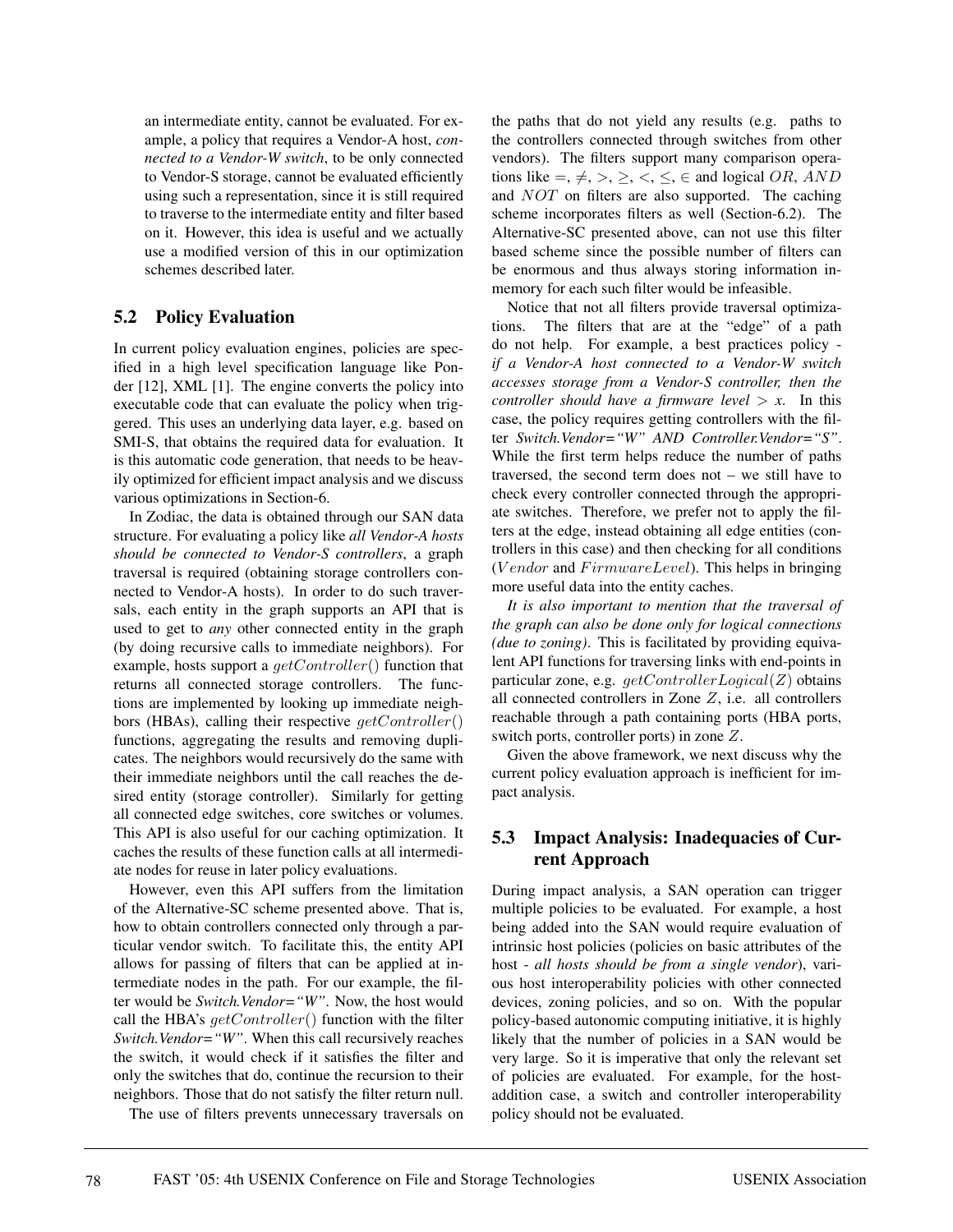The current policy evaluation engines [1] use a coarse classification of **scopes**. In such a scheme, each policy is designated a *Scope* to denote the class of entities, it is relevant to. In addition, it is possible to sub-scope the policy as *intra-entity* - evaluation on attributes of a single entity class or *inter-entity* - evaluation on attributes of more than one entity class [1]. The motivation for such classification is to allow administrators, to do a policy check only for a select class of entities and policies in the SAN. Unfortunately, this form of classification is not efficient for impact-analysis due to the following reasons:

- **Lack of granularity**: Consider the policy which requires a Vendor-A host to be connected only to Vendor-S storage controller. Naively, such a policy would be classified into the Host scope and the Storage scope. Thus, whenever a new host is added to the SAN, it will be evaluated and similarly, when a controller is added. However, consider the addition of a new link between an edge and a core switch. Such a link could cause hosts to be connected to new storage controllers, and thus the policy would still need to be evaluated and so, the policy also needs to be added to the Switch scope. With only scope as the classification criteria, *any* switch related event would trigger this policy. It is possible to further sub-scope the policy to be an *inter-entity*. However, it still will be clubbed with other switch inter-entity policies, which will cause un-necessary evaluations.
- **Failure to identify relevant SAN region**: The current scoping mechanism fails to identify the region of the SAN that needs to be traversed for policy evaluation. Consider the two policies: (a) *All Vendor-A hosts should be connected to Vendor-S storage*, and (b) *All hosts should have atleast one and atmost four disjoint paths to controllers*. Both the policies would have identical scopes (host, controller and switch) and sub-scopes (inter-entity). Now, when a switch-controller link is added to the SAN, evaluation of (a) should traverse *only* the newly created paths – ensure that all new hoststorage connections satisfy the policy; there is no need to traverse a path that has already been found to satisfy that policy. However, the same is not true for (b). Its evaluation would require traversing many old paths. The current scoping mechanism fails to identify policies of type (a) and would end up evaluating many old paths in order to provide a correct and general solution.

The current policy evaluation engines also **fail to exploit the locality of data** across various policies. For example, two distinct policies might require obtaining the storage controllers connected to the same host. In such a scenario, it is best to obtain the results for one and cache them to use it for the other. To the best of our knowledge, the current policy engines do not provide such caching schemes and rely on the underlying SMI-S data layer [1] to do this caching (which could still require evaluating expensive *join* operations). This is, in part, due to the low number of policies in current SANs and the fact that currently, the policy checking process is primarily a nonreal-time, scheduled task with periodic reporting (typically daily or weekly reporting periods). As we show in Section-7, a caching scheme could have drastic performance benefits and help in interactive real-time analysis.

Such an efficiency is critical especially in the presence of **action policies**. Such policies when triggered initiate automatic operations on the SAN ("then" clause of the policy). These are typically designed as compensating actions for certain events and can do rezoning, introduce new workloads, change current workload characteristics, schedule workloads and more. For example, a policy for a write-only workload like *if Controller-A utilization increases beyond 95%, write the rest of the data on Controller-B*. Thus, when the policy is triggered, a new flow is created between the host writing the data and Controller-B, and policies related to that event need to be checked. The action might also do rezoning to put Controller-B ports in the same zone as the host and so, all zoning related policies would end up being evaluated. Overall, such a chain of events can lead to multiple executions of many policies. The caching scheme, combined with the policy classification, significantly helps in these scenarios.

### **6 Zodiac Impact Analysis: Optimizations**

In this section, we present various optimizations in the Zodiac architecture that are critical for the scalability and efficiency of impact analysis. Zodiac uses optimizations along three dimensions.

- 1. *Relevant Evaluation*: Finding relevant policies and relevant regions of the SAN affected by the operation. This is accomplished using policy classification and is described in Section-6.1.
- 2. *Commonality of Data Accessed*: Exploiting data locality across policies or across evaluation for different entity instances. This is achieved by using caching, described in Section-6.2.
- 3. *Aggregation*: Efficient evaluation of certain classes of policies by keeping certain aggregate data structures. This scheme is described in Section-6.3.

All three optimizations are independent of each other and can be used individually. However, as we show later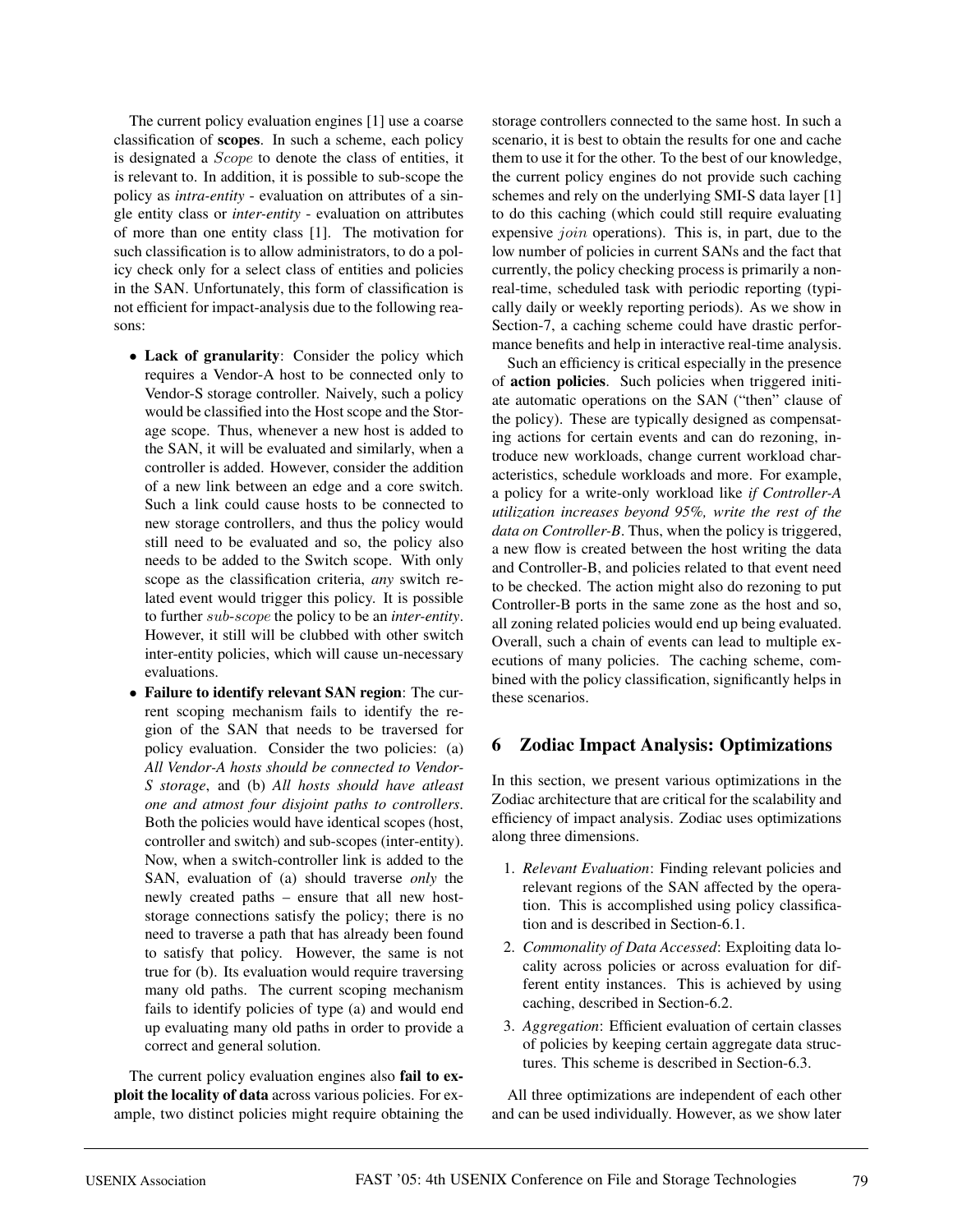in our results, the best performance is achieved by the combination of all three optimizations.

## **6.1 Policy Classification**

The first policy evaluation optimization in Zodiac is policy classification. Policy classification helps in identifying the relevant regions of the SAN and the relevant policies, whenever an operation is performed. In order to identify the relevant SAN region affected by an operation, we classify the policies into four categories described below. Only the "if" condition of the policy is used for classification. Also, each policy class has a set of operations, which are the ones that can trigger the policy. This mapping of operations to policies can be made easily due to our classification scheme and is used to find the relevant set of policies.

1. **Entity-Class (EC) Policies**: These policies are defined only on the instances of a single entity class. For example, *all HBAs should be from the same vendor*, and *all Vendor-W switches must have a firmware level*  $> x$ . Such policies do not require any graph traversals, rather a scan of the list of instances of the entity class. The relevant operations for this class of policies are addition/deletion of an entity-instance or modification of a "dependent" attribute of an instance like changing the firmware level of a switch (for our second example above). Additionally, EC policies can be subdivided into two types:

- *Individual (EC-Ind) Policy*: A policy that holds on every instance of the entity class. For example, *all switches must be from Vendor-W*. This class of policies has the characteristic that whenever an instance of the entity class is added/modified, the policy only needs to be evaluated on the new member.
- *Collection (EC-Col) Policy*: A policy that holds on a collection of instances of the entity class. For example, *the number of ports of type X in the fabric is less than N* and also *all HBAs should be from the same vendor*<sup>1</sup>. This class of policies might require checking all instances for final evaluation.

2. **Single-Path (SPTH) Policies**: These policies are defined on more than one entity on a single path of the SAN. For example, *all Vendor-A hosts must be connected to Vendor-S storage*. Importantly, SPTH policies have the characteristic that the policy is required to hold on *each* path. In our example, each and every path between hosts and storages must satisfy this policy. This characteristic implies that on application of **any** operation, there is no need to evaluate this policy on old paths. Only new paths need to be checked. The relevant operations for these policies are addition/deletion/modification of paths or modification of a "dependent" attribute (vendor name) of a "dependent" entity (storage controller) on the path.

3. **Multiple-Paths (MPTH) Policies**: These policies are defined across multiple paths of the SAN. For example, *all hosts should have atleast two and atmost four disjoint paths to storage*, and *a Vendor-A host should be connected to atmost five controllers*. MPTH policies cannot be decomposed to hold on individual paths for *every* operation. For the examples, adding a host requires checking only for the new paths created, whereas adding a switch-controller link requires checks on earlier paths as well. We are working on developing a notion distinguishing between the two cases<sup>2</sup>. In this paper, we consider MPTH policy as affecting all paths. The relevant operations for these policies are addition/deletion/modification of paths or modification of a "dependent" attribute of a "dependent" entity on the path.

4. **Zoning/LUN-Masking (ZL) Policies**: These policies are defined on zones or LUN-Mask sets of the SAN. For example, *a zone should have atmost N ports*, and *a zone should not have both windows or linux hosts*. For our discussion, we only use zone policies, though the same approach can be used for LUN-Masking policies. Notice that these policies are similar to EC policies with entityclass being analogously replaced by zones or LUN-Mask sets. Just as EC policies are defined on attributes of entity instances, ZL policies are defined on attributes of zone instances. Also similar to EC policies, Zone policies can be collection policies, requiring evaluation over multiple zones, (e.g. *the number of zones in the fabric should be atmost*  $\mathbb{N}^3$  and individual policies, requiring evaluation only over an added/modified zone (e.g. *all hosts in the zone must be from the same vendor*). Also, within a zone, a policy might require evaluation over only the added/modified component  $(Zone-Member-$ *Ind*) or all components (*Zone-Member-Col*). An example of a Zone-Member-Ind policy is *all hosts in the zone should be windows*, and an example of Zone-Member-Col policy is *a zone should have atmost N ports*. The relevant operations for this class of policies are addition/deletion of a zone instance or modification of an instance (addition/deletion of ports in the zone).

Note that the aim of this classification is not to semantically classify all conceivable policies, but rather to identify the policies that can be optimized for evaluation. Having said that, using our classification scheme, it was indeed possible to classify all policies mentioned in [1], the only public set of SAN policies collected from administrators and domain experts. The basic difference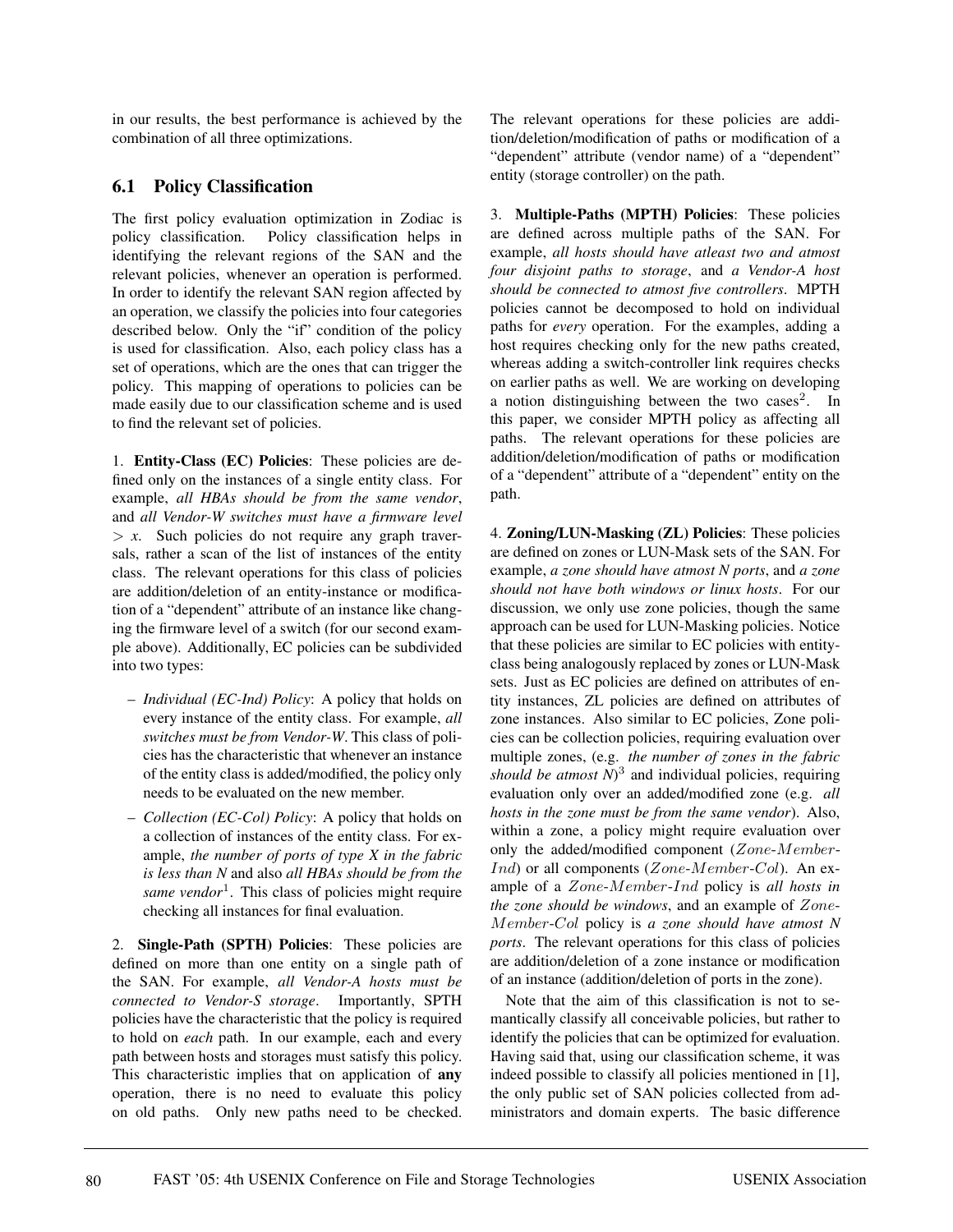between the classification scheme in [1] and our scheme stems from the fact that it classifies policies based on specification criteria, while we use the internal execution criteria for the classification. This helps us in generating optimized evaluation code by checking only the relevant regions of the SAN.

# **6.2 Caching**

The second optimization we propose, uses a caching scheme to cache relevant data at *all* nodes of the SAN resource graph. Such a scheme is extremely useful in an impact-analysis framework due to the commonality of data accessed in the following scenarios:

1. *Multiple executions of a single policy*: A single policy might be executed multiple times on the same entity instance due to the chaining of actions, defined in the *then* clause of the triggered policies. Any previous evaluation data can be easily reused.

2. *Execution of a single policy for different instances of entities*: For example, consider an operation of adding a policy like *all Vendor-A hosts should be connected to Vendor-S storage*. For impact analysis, the policy needs to be evaluated for all hosts. In our immediate-neighbor scheme, for the evaluation of this policy, a host, say Host-H, would call its HBA's  $qetController()$  function, which in turn would call its ports'  $getController()$ function, which would call the edge switch (say Switch-L) and so on. Now, when any other host connected to Switch-L calls its  $qetController()$  function, it can reuse the data obtained during the previous evaluation for Host-H. Note that with no replacement, the caching implies that traversal of any edge during a policy evaluation for all entity instances is done *atmost* once. This is due to the fact that after traversing an edge  $\{u,v\}$ once, the required data from  $v$  would be available in the cache at  $u$ , thus preventing its repeated traversal.

3. *Locality of data required across multiple policies*: It is also possible, and often the case, that multiple policies require accessing different attributes of the same entity. As mentioned earlier, we do not apply filters to the "edge" entities (e.g. controllers for a  $qetController()$ call) and retrieve the full list of entities. Now, this cached entry can be used by multiple policies, even when their "dependent" attributes are different.

As mentioned earlier, the caching scheme incorporates filters as well. Whenever an API function is called with a filter, the entity saves the filter along with the results of the function call and a **cache hit** at an entity occurs only when there is a complete match, i.e. the cached entry has the same API function call as the new request and the associated filters are also the same. This condition can be relaxed by allowing a partial match, in which the cached entry is for the same function call, but can have a more general filter. For example, assume a cache entry for getController() with the filter *Switch.Vendor="W"*. Now, if the new request requires controllers with the filter *Switch.Vendor="W" AND Switch.FirmwareLevel* > *x*, the result can be computed from the cached data itself. We leave this for future work. Also, the current caching scheme uses LRU for replacement.

# **6.3 Aggregation**

It is also possible to improve the efficiency of policy execution by keeping certain aggregate data structures. For example, consider a policy which mandates that *the number of ports in a zone must be atleast M and atmost N*. With every addition/deletion of a port in the zone, this policy needs to be evaluated. However, each evaluation would require counting the number of ports in the zone. Imagine keeping an aggregate data structure that keeps the number of ports in every zone. Now, whenever a port is added/deleted, the policy evaluation reduces to a single check of the current count value.

We have identified the following three classes of policies that can simple aggregate data structures:

1. *Unique*: This class of policies require a certain attribute of entities to be unique. For example, policies like *the WWNs of all devices should be unique*, *all Fibre Channel switches must have unique domain IDs*. For these class of policies, a hashtable is generated on the attribute and whenever an operation triggers this policy, the policy is evaluated by looking up that hashtable. This aggregate data structure can provide good performance improvements especially in big SANs (Section-7). Note that such an aggregate is kept only for EC and ZL policies (where it is easier to identify addition/deletion). However, there does not appear to be any realistic SPTH or MPTH unique policies.

2. *Counts*: These policies require counting a certain attribute of an entity. Keeping the count of the attribute prevents repeated counting whenever the policy is required to be evaluated. Instead, the count aggregate is incremented/decremented when the entity is added/deleted. A count aggregate is used only for EC and ZL policies. While SPTH and MPTH count policies do exist (e.g. *there must be atmost N hops between host and storage* and *there must be atleast one and atmost four disjoint paths between host and storage* respectively), maintaining the counts is tricky and we do not use an aggregate.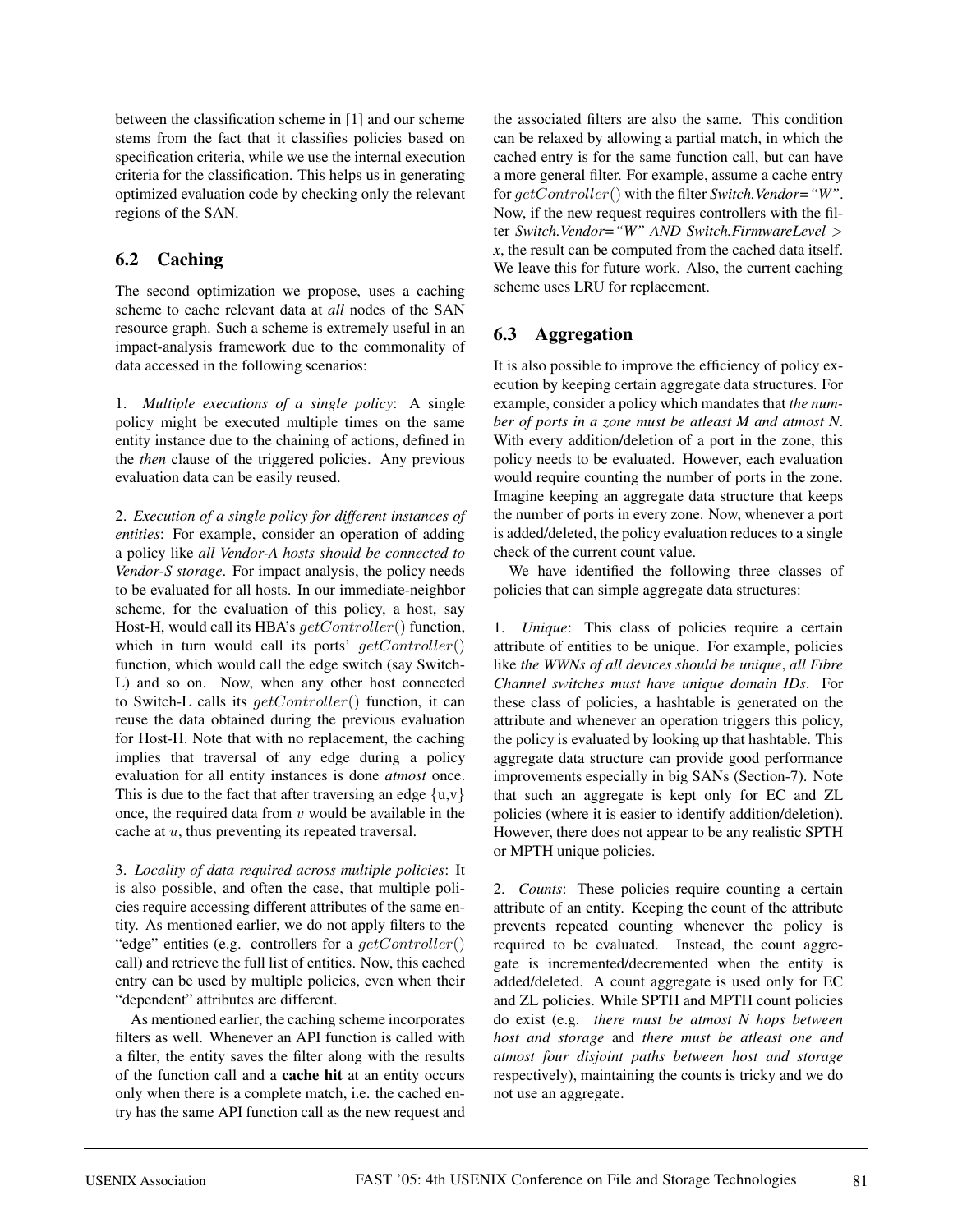3. *Transformable*: It is easy to see that the policy evaluation complexity is roughly of the order  $EC-Ind \approx$  $Zone-Member-Ind < EC$ - $Col \approx Zone-Member$ - $Col$  $\langle$  SPTH  $\langle$  MPTH. It is actually possible to transform many policies into a lower complexity policy by keeping additional information about some of the dependent entities. For example, consider a policy like *all storage should be from the same vendor*. This policy is an EC-Col for entity class - Storage. However, keeping information about the current type of storage  $(T)$  in the system, the policy can be reduced to an equivalent EC-Ind policy – *all storage should be of type* T. Similarly, a Zone-Member-Col policy like *a zone should not be both windows and linux hosts* can be transformed into multiple Zone-Member-Ind policies *there should be only type*  $T_i$  *hosts in zone*  $Z_i$ , where  $T_i$  is the current type of hosts in the  $Z_i$ . For these transformed policies, a pointer to the entity that provides the value to aggregate is also stored. This is required, since when the entity is deleted, the aggregate structure can be invalidated (can be re-populated using another entity, if existing).

For all other policies, we currently do not use any aggregate data structures.

### **7 Experimental Setup and Results**

In this section, we evaluate our proposed optimizations as compared to the base policy evaluation provided by current engines. We start by describing our experimental setup beginning with the policy set.

## **7.1 Microbenchmarks**

With the policy based management being in a nascent state so far, there does not exist any public set of policies that is used in a **real** SAN environment. The list of policies contained in [1] is indicative of the *type* of possible policies and not an accurate "trace" for an actual SAN policy set. As a result, it is tough to analyze the overall and cumulative benefits of the optimizations for a real SAN. To overcome this, we try to demonstrate the benefits of optimizations for different categories of policies individually. As mentioned earlier, since we have been able to classify all policies in [1] according to our scheme, the benefits would be additive and overall useful for a real SAN as well. In addition, this provides a good way of comparing the optimization techniques for each policy class.

We selected a set of 7 policies (Figure-3) as our working sample. Four of them are EC policies, two are path policies (SPTH and MPTH) and one is a zone policy. All 7 policies are classified according to the classification mechanisms presented in Section-6.1. Any aggregates that are possible for policies are also shown. For

| # | Policy                                                                                                | Classification                             |
|---|-------------------------------------------------------------------------------------------------------|--------------------------------------------|
| 1 | Every HBA that has a vendor name V<br>and model M should have a firmware<br>level either n1, n2 or n3 | FC.                                        |
| 2 | No two devices in the system can have<br>the same WWN (World Wide Name)                               | ЕC<br>Unique                               |
| 3 | The number of ports of type X in the<br>fabric is less than N                                         | FC<br>Counts                               |
| 4 | The SAN should not have mixed storage<br>type such as SSA, FC and SCSI parallel                       | EC-Col to EC-<br>Ind (Transform)           |
| 5 | An ESS array is not available to open<br>systems if an iSeries system is configured<br>to array       | <b>SPTH</b>                                |
| 6 | A HBA cannot be used to access both<br>tape and disk drives                                           | MPTH to SPTH<br>(Transform)                |
| 7 | No two different host types should exist<br>in the same zone                                          | Zone-Member-<br>Col to Zone-<br>Member-Ind |

Figure 3: Policy Set

this set of policies, we will evaluate the effectiveness of our optimizations individually.

## **7.2 Storage Area Network**

An important design goal for Zodiac was scalability and ability to perform impact analysis efficiently even on huge SANs of 1000 hosts and 200 controllers. Since it was not possible to construct such large SANs in the lab, for our experiments, we emulated four different sized SANs. Please note that in practice, Zodiac can work with any real SAN using an SMI-S compliant data store.

In our experimental SANs, we used hosts with two HBAs each and each HBA having two ports. Storage controllers had four ports each. The fabric was a core-edge design with 16-port edge and 128-port core switches. Each switch left certain ports unallocated, to simulate SANs constructed with future growth in mind. The four different configurations correspond to different number of hosts and controllers:

- **1000-200**: First configuration is an example of a big SAN, found in many data centers. It consists of 1000 hosts and 200 controllers with each host accessing all controllers (full connectivity). There were 100 zones.
- **750-150**: This configuration uses 750 hosts and 150 controllers with full connectivity. There were 75 zones.
- **500-100**: This configuration has 500 hosts, 100 controllers and 50 zones.
- **250-50**: This configuration is a relatively smaller SAN with 250 hosts, 50 controllers and 25 zones.

# **7.3 Implementation Techniques**

For our experiments, we evaluate each of the policies in the policy-set with the following techniques: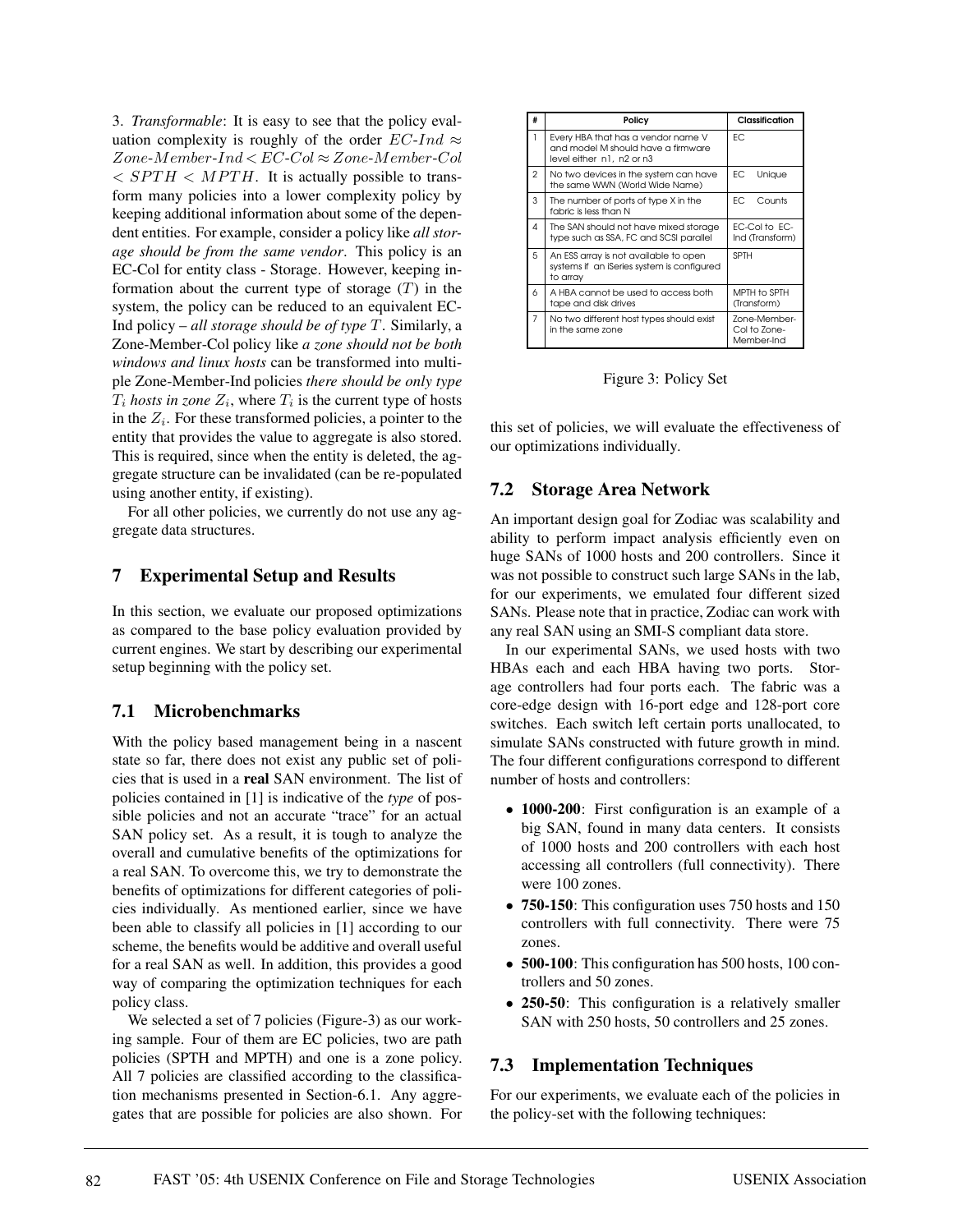- **base**: This technique is the naive implementation, in which there is no identification of the relevant region of the SAN. Only information available is the vanilla scope of the policy. Due to lack of classification logic, this implementation implies that the evaluation engine uses the same logic of code generation for all policies (check for all paths and all entities). Also, there is no intermediate caching and no aggregate data structures are used.
- **class**: This implementation uses the classification mechanism on top of the base framework. Thus, it is possible to optimize policies by only evaluating over a relevant SAN region, but no caching or aggregation is used.
- **cach**: This implementation technique caching on top of the *base* framework. No classification or aggregation is used.
- **agg**: This implementation technique only uses aggregate data structures for the policies (where ever possible). There is no caching or classification.
- **all**: This implementation uses a combination of all three optimization techniques.

Using these five classes of implementation, we intend to show (a) inadequacy of the base policy, (b) advantages of each optimization technique and (c) the performance of the **all** implementation. Zodiac is currently running on a P4 1.8 GHz machine with 512 MB RAM.

### **7.4 Policy Evaluation**

In this section, we present our results of evaluating each policy 100 times to simulate scenarios of chaining and execution for multiple instances (e.g. adding 10 hosts). The policies are evaluated for all four SAN configurations (X-axis). The Y-axis plots the time taken to evaluate the policies in milliseconds. The results have been averaged over 10 runs.

#### **7.4.1 Policy-1**

### *"Every HBA that has a vendor name V and model M should have a firmware level either n1, n2 or n3"*

The first policy requires a certain condition to hold on an HBA entity class. We analyze the impact of the policy when an HBA is added. The base implementation will trigger the HBA scope and try to evaluate this policy. Due to its lack of classification logic, it will end up evaluating the policy afresh and thus, for all HBA instances. The class implementation would identify it to be an EC-Ind policy and only evaluate on the new HBA entity. The *cach* implementation does not help since there is no traversal of the graph. The agg implementation also does not help. As a result, all implementation is equivalent to having only *class* optimization. Figure-4 shows the results for the different SAN configurations.



Figure 4: Policy-1. class, all provide maximum benefit

As seen from the graph, there is a significant difference between the best optimized evaluation (all) and the base evaluation. Also, as the size of the SAN increases, the costs for the base implementation increase, while the all implementation stays the same, since irrespective of SAN size, it only needs to evaluate the policy for the newly added HBA.

### **7.4.2 Policy-2**

*"No two devices in the system can have the same WWN."*

The second policy ensures uniqueness of world wide names (WWNs). We analyze the impact when a new host is added. The base implementation will trigger the device scope without classification logic and check that all devices have unique WWNs. The class implementation will only check that the new host has a unique WWN. The *cach* implementation performs similar to base. The agg implementation will create a hashtable, and do hashtbale lookups. The all implementation also uses the hashtable and only checks the new host.





As Figure-5 shows, agg and all perform much better than the base implementation. class performs better than base by recognizing that only the new host needs to be checked.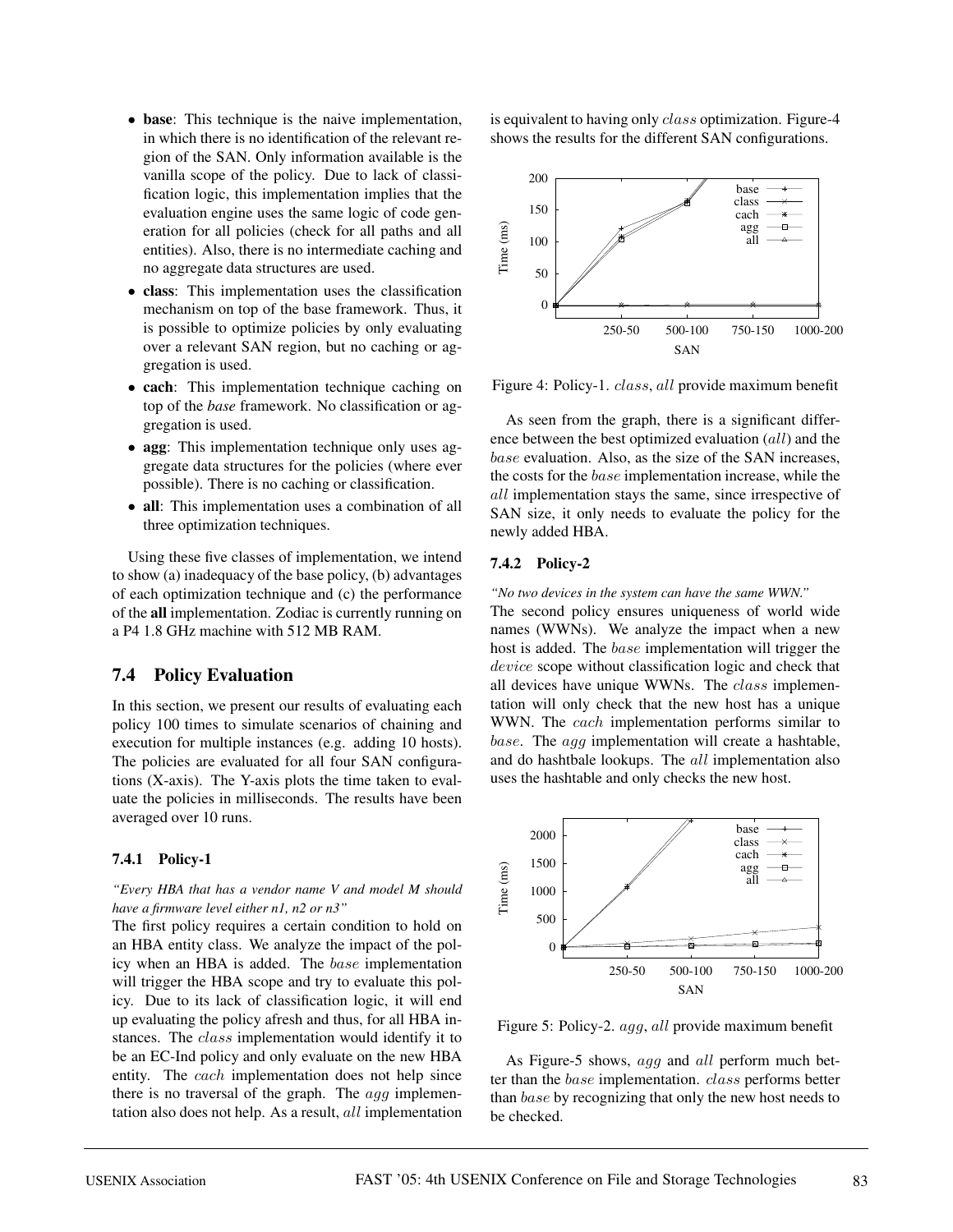### **7.4.3 Policy-3**

*"The number of ports of type X in the fabric is less than N."* The third policy limits the total number of ports in the fabric. We analyze the impact of adding a new host with 4 ports to the SAN. For each added port, the base implementation will count the total number of ports in the fabric. The class implementation performs no better, since it is an EC-Col policy. The cach implementation also does not help. The agg implementation keeps a count of the number of ports and only increments the count and checks against the upper limit. The all implementation also exploits the aggregate keeping.



Figure 6: Policy-3. agg, all provide maximum benefit

As can be seen from Figure-6, agg and all perform significantly better due to the ability of aggregating the required information for the policy evaluation.

#### **7.4.4 Policy-4**

#### *"The SAN should not have mixed storage type such as SSA, FC and SCSI parallel"*

The fourth policy ensures that the SAN has uniform storage type. For this policy, we analyze the impact of adding a new storage controller. The base implementation will trigger the storage scope and evaluate the policy ensuring all controllers are the same type. The cach implementation will not help. The class implementation only checks that the newly added controller is the same type as every other controller. The agg implementation will transform the policy to an EC-Ind policy by keeping an aggregate value of the current controller type,  $T$  in the SAN. However, without classification, it would end up checking that all controllers have the type  $T$ . The all implementation combines the classification logic and the aggregate transformation to only check for the new controller.

Figure-7 shows the result with *all* performing the best, while *class* and *agg* doing better than *base* and *cach*. The difference between the best and poor implementations is small since the total number of controllers is small.



Figure 7: Policy-4. all provides maximum benefit

### **7.4.5 Policy-5**

*"An ESS array is not available to open systems if an iSeries system is configured to array."*

The fifth policy is an SPTH policy that checks that an iSeries open systems host does not work if an ESS array is used with the controller. We analyze the impact of adding a new host to the SAN for this policy. The base implementation ensures that all iSeries open systems hosts do not have any ESS controllers connected to them. This requires calling the  $qetController()$  API functions of the host entities and will cause traversals of the graph for all host-storage connections. The class implementation identifies that it being an SPTH, only the new created paths (paths between the newly added host and the connected storage controllers) need to be checked. The cach implementation will run similar to base, but will cache all function call results at intermediate nodes (As mentioned before, it would mean that each edge will be traversed atmost once). The  $agg$  implementation does not help and the all implementation would use both the classification logic and the caching.



Figure 8: Policy-5. Only all provides maximum benefit

As shown in Figure-8, the base and agg implementation perform extremely poorly (multiple orders of magnitude in difference) due to multiple traversals for the huge SAN graph. On the other hand, class and cach are able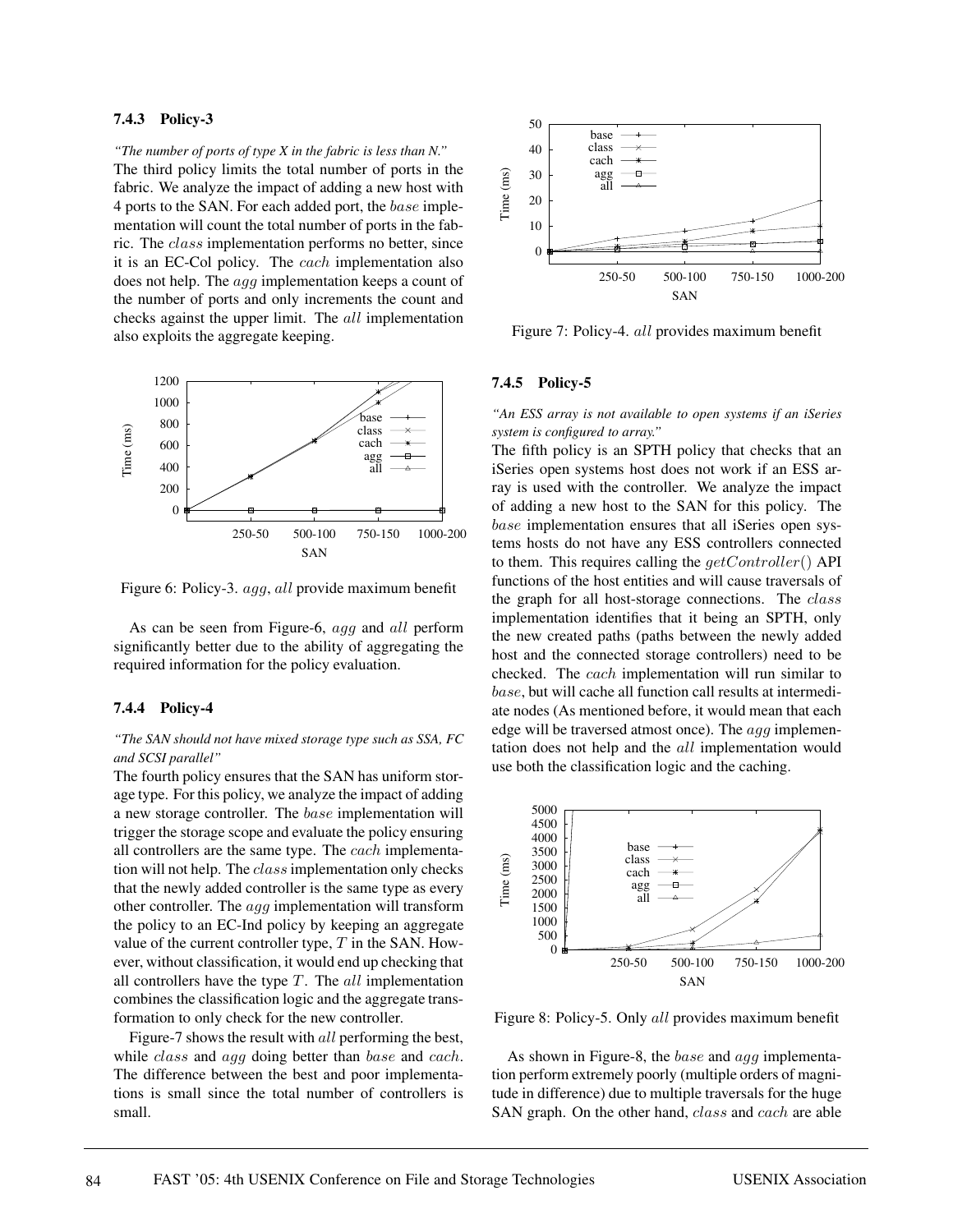to optimize significantly and their combination in the all implementation provides drastic overall benefits. It also scales extremely well with the increasing SAN size.

#### **7.4.6 Policy-6**

*"A HBA cannot be used to access both tape and disk drives."* The sixth policy is an MPTH policy which requires checking that each HBA is either connected to tape or disk storage. We analyze the impact of adding a host with 2 HBAs to the SAN. The base implementation would check the policy for all existing HBAs. The cach implementation would do the same, except the caching of results at intermediate nodes. The class implementation does not optimize in this case since it considers it an MPTH policy and checks for all paths (Section-6.1). The agg implementation transforms the policy to an SPTH by keeping aggregate for the type of storage being accessed, but checks for all HBAs due to the lack of classification logic. The all implementation is able to transform the policy and then use the SPTH classification logic to only check for the newly added HBAs.



Figure 9: Policy-6. Only all provides maximum benefit

Figure-9 shows the results. The *base*, *class* and *agg* implementation perform much poorly then the cach implementation, since the cach implementation reuses data collected once for the other. The all implementation performs the best by combining all optimizations.

#### **7.4.7 Policy-7**

#### *"No two different host types should exist in the same zone."*

The seventh policy requires that all host types should be the same in zones. We analyze the impact of adding a host HBA port to a zone. The base implementation would check that all hosts in each zone are of the same type. The class implementation would check only for the affected zone. The cach implementation would be the same as  $base$ . The  $agg$  implementation would keep an aggregate host type for each zone and check the policy for all zones. The all implementation would combine the

aggregate with the classification and only check for the affected zone, that the new host has the same type as the aggregate host type value. Figure-10 shows the results. Again all implementation performs the best, though the difference between all implementations is small.



Figure 10: Policy-7. all provides maximum benefit

### **8 Discussion**

One of the main objectives of the Zodiac framework is to efficiently perform impact analysis for policy enabled SANs. It is important to note that the optimizations described in this paper attack the problem at a higher conceptual level, manipulating the design and evaluation of policies. In the overall impact analysis picture, more optimizations will be plugged-in at other layers. For example, another layer of optimizations is while obtaining the data required for policy evaluation from the SMI-S data provider. In the CIM architecture [13], the CIM client obtains data from the provider over the network. This process can be optimized by techniques like batching of requests, pre-fetching and data caching at the client. Another important layer is the query language used for evaluating the policies. For example, it is possible to evaluate the policies using SQL by designing a local database scheme which is populated by the CIM client. While we continue to investigate such optimizations, Zodiac has been designed in a manner that it is easily possible to accommodate these into the overall framework.

### **9 Conclusions and Future Work**

In this paper, we presented Zodiac - an efficient impact analysis framework for storage area networks. Zodiac enables system administrators to do proactive change analysis, by evaluating the impact of their proposed changes This analysis is fast, scalable and thorough. It includes the impact on SAN resources, existing policies and also, due to the actions triggered by any of the violated policies. In order to make the system efficient,